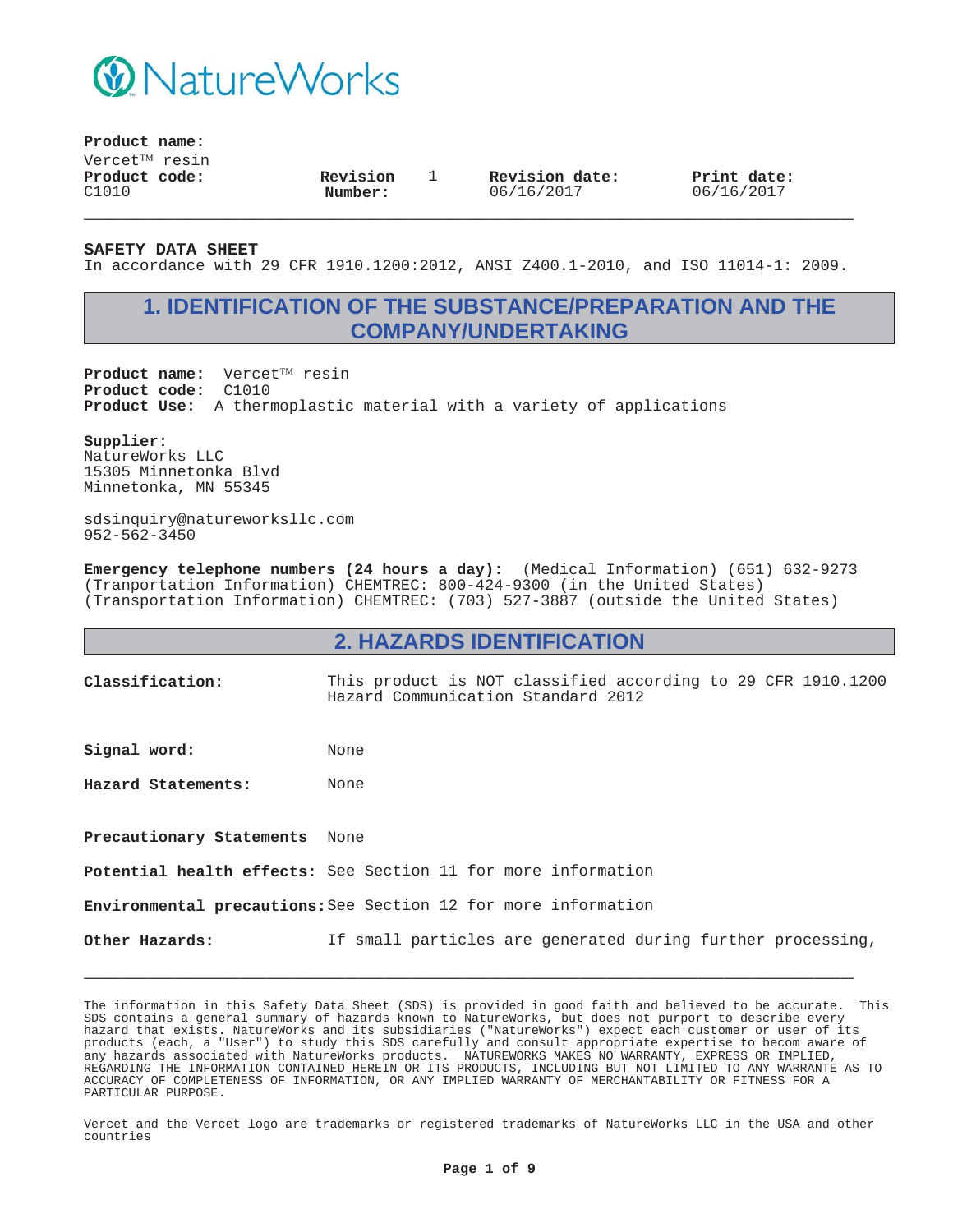

**Product name:** Vercet<sup>TM</sup> resin **\_\_\_\_\_\_\_\_\_\_\_\_\_\_\_\_\_\_\_\_\_\_\_\_\_\_\_\_\_\_\_\_\_\_\_\_\_\_\_\_\_\_\_\_\_\_\_\_\_\_\_\_\_\_\_\_\_\_\_ Product code:** C1010 **Revision Number:** 1 **Revision date:** 06/16/2017 **Print date:** 06/16/2017

handling, or by other means,combustible dust concentrations in air may form. See Section 7 and 8 for additional information.

## **3. COMPOSITION/INFORMATION ON INGREDIENTS**

| Chemical name and CAS                                                                               | Weight % | <b>OSHA Exposure</b><br>Limits: | <b>ACGIH Exposure</b><br>Limits: |  |
|-----------------------------------------------------------------------------------------------------|----------|---------------------------------|----------------------------------|--|
|                                                                                                     | >98      | None                            | None                             |  |
| Polylactide resin                                                                                   |          |                                 |                                  |  |
| $9051 - 89 - 2$                                                                                     |          |                                 |                                  |  |
| All ingredients in quantities > 1 0% (0 1% for garginogens) that are notentially hazardous per OSHA |          |                                 |                                  |  |

1.0% (0.1% for carcinogens) that are potentially hazardous per OSHA definitions.

Other standards: This material can generate Particulates Not Otherwise Classifiable (PNOC). The Occupational Safety and Health Administration (OSHA) PEL/TWA for PNOC is 15 mg/m<sup>3</sup> for total dust and 5 mg/m<sup>3</sup> for the respirable fraction. The American Conference of Governmental Industrial Hygienists (ACGIH) TLV/TWA for PNOC is 10 mg/m<sup>3</sup> for inhalable particulates and 3 mg/m<sup>3</sup> for respirable particulates.

Additional Information: No information available

## **4. FIRST AID MEASURES**

**Emergency telephone numbers (24 hours a day):** (Medical Information) (651) 632-9273

(Tranportation Information) CHEMTREC: 800-424-9300 (in the United States)

(Transportation Information) CHEMTREC: (703) 527-3887 (outside the United States)

**Eye contact:** Rinse immediately with plenty of water, also under the eyelids, for at least 15 minutes Call a physician immediately

**Skin contact:** Adverse effects are not expected from accidental skin contact following occupational exposure. After contact with skin, wash immediately with plenty of water If skin irritation persists, call a physician Cool skin rapidly with cold water after contact with hot polymer. DO NOT attempt to remove hot polymer from skin or contaminated clothing as skin may be easily damaged. Call a physician immediately

**Inhalation:** Move to fresh air. Call a physician immediately.

**Ingestion:** Drink water as a precaution. Never give anything by mouth to an unconscious person Do not induce vomiting without medical advice Call a physician immediately

**\_\_\_\_\_\_\_\_\_\_\_\_\_\_\_\_\_\_\_\_\_\_\_\_\_\_\_\_\_\_\_\_\_\_\_\_\_\_\_\_\_\_\_\_\_\_\_\_\_\_\_\_\_\_\_\_\_\_\_**

The information in this Safety Data Sheet (SDS) is provided in good faith and believed to be accurate. This SDS contains a general summary of hazards known to NatureWorks, but does not purport to describe every hazard that exists. NatureWorks and its subsidiaries ("NatureWorks") expect each customer or user of its products (each, a "User") to study this SDS carefully and consult appropriate expertise to becom aware of any hazards associated with NatureWorks products. NATUREWORKS MAKES NO WARRANTY, EXPRESS OR IMPLIED, REGARDING THE INFORMATION CONTAINED HEREIN OR ITS PRODUCTS, INCLUDING BUT NOT LIMITED TO ANY WARRANTE AS TO ACCURACY OF COMPLETENESS OF INFORMATION, OR ANY IMPLIED WARRANTY OF MERCHANTABILITY OR FITNESS FOR A PARTICULAR PURPOSE.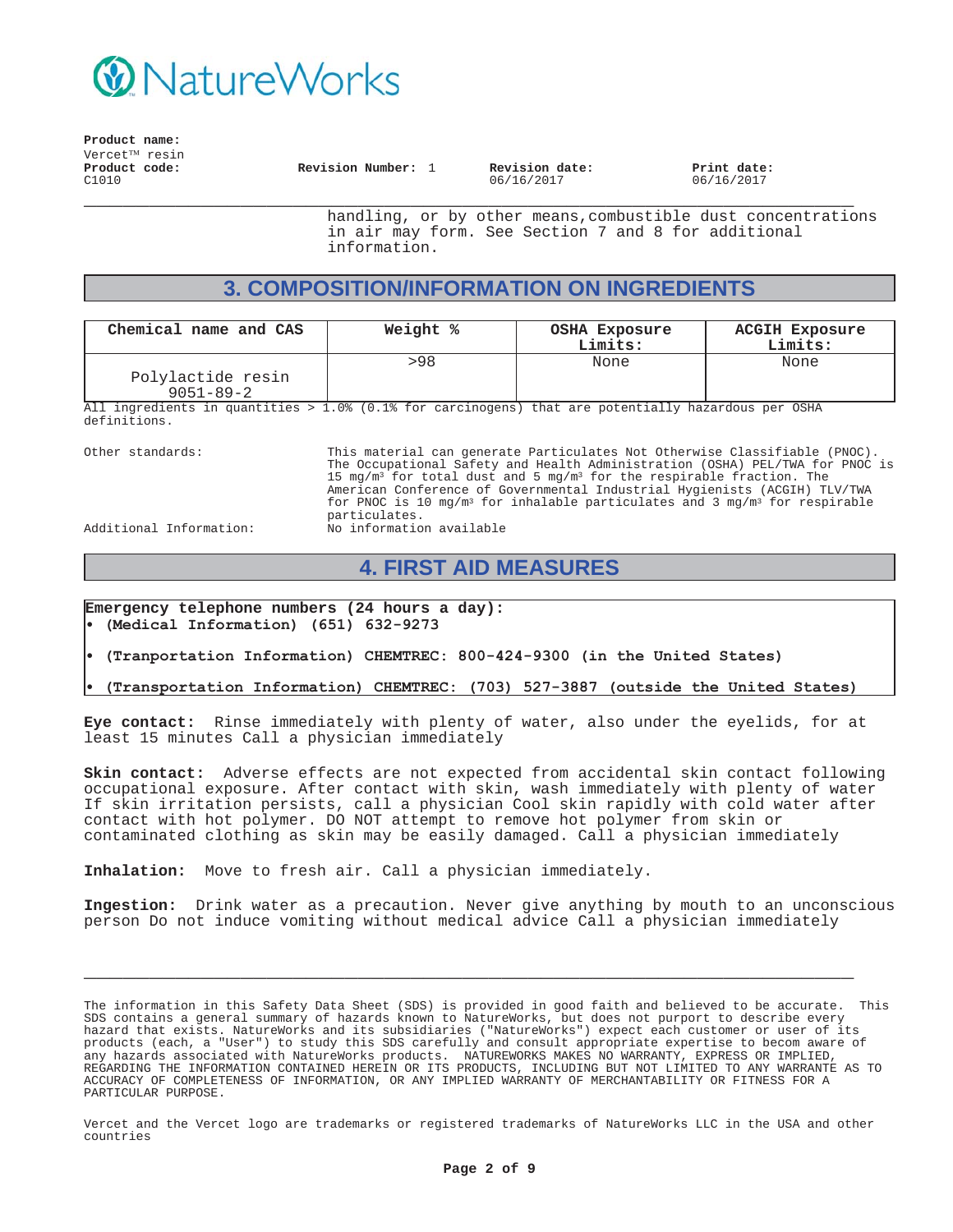

**Product name:**  $V$ ercet $T^M$  resin **\_\_\_\_\_\_\_\_\_\_\_\_\_\_\_\_\_\_\_\_\_\_\_\_\_\_\_\_\_\_\_\_\_\_\_\_\_\_\_\_\_\_\_\_\_\_\_\_\_\_\_\_\_\_\_\_\_\_\_ Product code:** C1010 **Revision Number:** 1 **Revision date:**

06/16/2017

**Print date:** 06/16/2017

**Notes to physician:** Treat symptomatically

# **5. FIRE-FIGHTING MEASURES**

**Flammability: Autoignition temperature:** 388C

**Flammability Limits in Air: Flammable limits in air - lower (%):** Not applicable **Flammable limits in air - upper (%):** Not applicable

**Suitable extinguishing media:** Foam, Water, Carbon dioxide (CO2), Dry chemical, Alcohol resistant foams are preferred if available. General-purpose synthetic foams (including AFFF) or protein foams may function, but much less effectively.

**Unsuitable extinguishing media** None known

**Special protective equipment for firefighters:** As in any fire, wear self-contained breathing apparatus pressure-demand, MSHA/NIOSH (approved or equivalent) and full protective gear.

**Under fire conditions:** Cool containers / tanks with water spray Water mist may be used to cool closed containers Fine dust dispersed in air may ignite. Risks of ignition followed by flame propagation or secondary explosions shall be prevented by avoiding accumulation of dust, e.g. on floors and ledges.

## **6. ACCIDENTAL RELEASE MEASURES**

**Personal precautions:** Use personal protective equipment. Avoid contact with skin and eyes. Avoid dust formation. Remove all sources of ignition. Sweep up to prevent slipping hazard.

**Environmental precautions:** Do not flush into surface water or sanitary sewer system Do not allow material to contaminate ground water system.

**Methods for cleaning up:** Clean up promptly by scoop or vacuum. Sweep up and shovel into suitable containers for disposal.

**\_\_\_\_\_\_\_\_\_\_\_\_\_\_\_\_\_\_\_\_\_\_\_\_\_\_\_\_\_\_\_\_\_\_\_\_\_\_\_\_\_\_\_\_\_\_\_\_\_\_\_\_\_\_\_\_\_\_\_**

The information in this Safety Data Sheet (SDS) is provided in good faith and believed to be accurate. This SDS contains a general summary of hazards known to NatureWorks, but does not purport to describe every hazard that exists. NatureWorks and its subsidiaries ("NatureWorks") expect each customer or user of its products (each, a "User") to study this SDS carefully and consult appropriate expertise to becom aware of any hazards associated with NatureWorks products. NATUREWORKS MAKES NO WARRANTY, EXPRESS OR IMPLIED, REGARDING THE INFORMATION CONTAINED HEREIN OR ITS PRODUCTS, INCLUDING BUT NOT LIMITED TO ANY WARRANTE AS TO ACCURACY OF COMPLETENESS OF INFORMATION, OR ANY IMPLIED WARRANTY OF MERCHANTABILITY OR FITNESS FOR A PARTICULAR PURPOSE.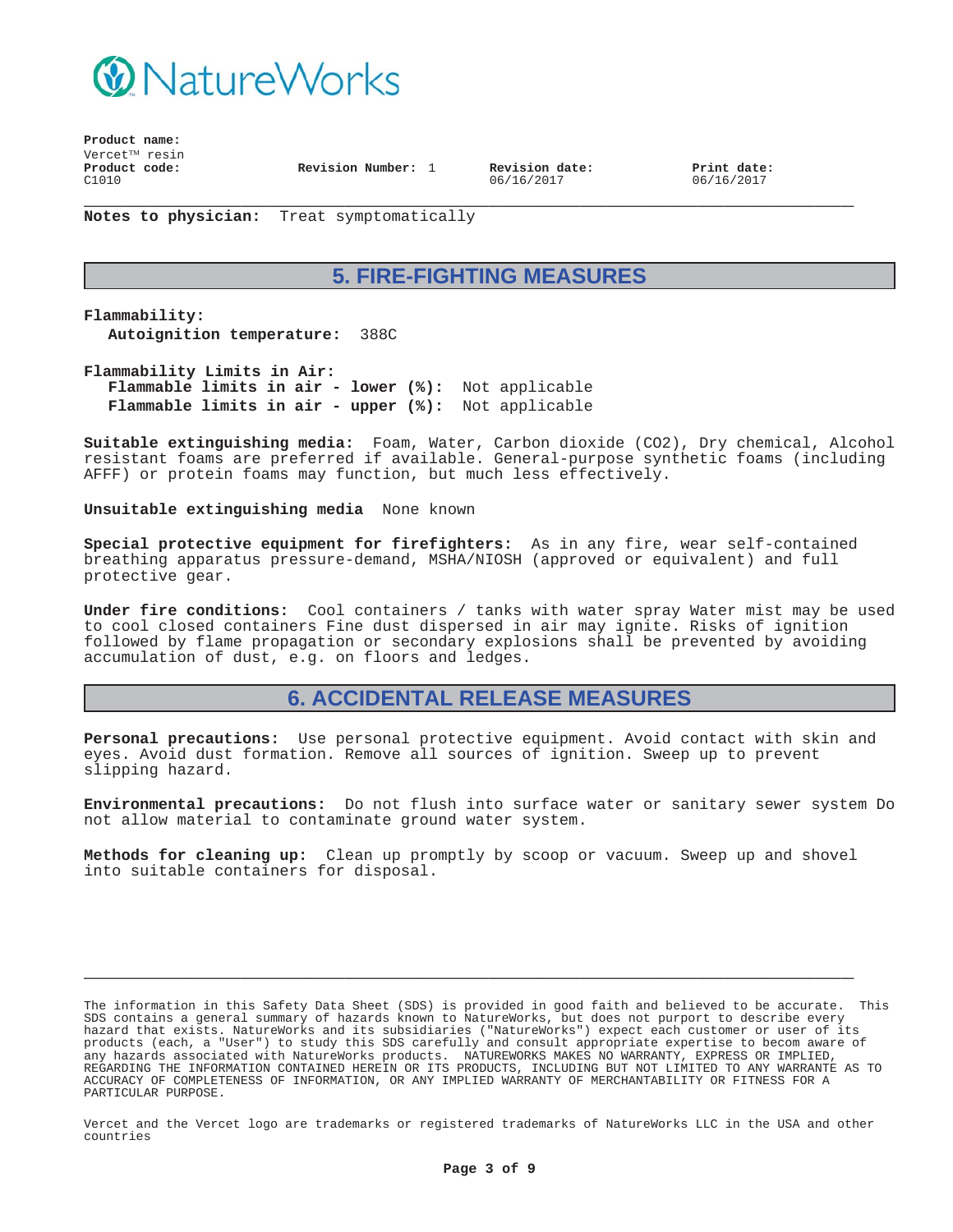

**Product name:**  $V$ ercet $T^M$  resin **Product code:** C1010

**Revision Number:** 1 **Revision date:** 06/16/2017

**Print date:** 06/16/2017

## **7. HANDLING AND STORAGE**

**\_\_\_\_\_\_\_\_\_\_\_\_\_\_\_\_\_\_\_\_\_\_\_\_\_\_\_\_\_\_\_\_\_\_\_\_\_\_\_\_\_\_\_\_\_\_\_\_\_\_\_\_\_\_\_\_\_\_\_**

**Safe handling advice:** Use personal protective equipment as required. Avoid contact with skin and eyes. Low hazard for usual industrial or commercial handling. Workers should be protected from the possibility of contact with molten material during fabrication. Avoid dust formation. If small particles are generated during further procecssing, handling, or by other means, combustible dust concentrations in air may form.

**Storage:** Store at temperatures not exceeding 50 °C/ 122 °F. Keep cool No special restrictions on storage with other products.

**Precautions:** No special precautions required.

## **8. EXPOSURE CONTROLS/PERSONAL PROTECTION**

#### **Exposure Control:**

**Engineering measures:** Where reasonably practicable this should be achieved by the use of local exhaust ventilation and good general extraction. Provide appropriate exhaust ventilation at places where dust is formed.

**Exposure limits:** None established. This material can generate Particulates Not Otherwise Classifiable (PNOC). The Occupational Safety and Health Administration (OSHA) PEL/TWA for PNOC is 15 mg/m<sup>3</sup> for total dust and 5 mg/m<sup>3</sup> for the respirable fraction. The American Conference of Governmental Industrial Hygienists (ACGIH) TLV/TWA for PNOC is 10 mg/m<sup>3</sup> for inhalable particulates and 3 mg/m<sup>3</sup> for respirable particulates.

#### **Personal protective equipment:**

**Eye protection:** Safety glasses with side-shields. Goggles

**Skin and body protection:** Impervious clothing

**Respiratory protection:** Respirator must be worn if exposed to dust. Wear respirator with dust filter. Respiratory protection is needed if any of the exposure limits in Section 3 are exceeded. Consult an industrial hygiene professional prior to respirator selection and use. Use a postive-pressure air supplied respirator if there is any potential for an uncontrolled release, exposure levels are not known, or any other circumstances where air-purifying respirators may not provide adequate protection. WARNING: Air purifying respirators do not protect workers in oxygen-deficient atmospheres.

The information in this Safety Data Sheet (SDS) is provided in good faith and believed to be accurate. This SDS contains a general summary of hazards known to NatureWorks, but does not purport to describe every hazard that exists. NatureWorks and its subsidiaries ("NatureWorks") expect each customer or user of its products (each, a "User") to study this SDS carefully and consult appropriate expertise to becom aware of any hazards associated with NatureWorks products. NATUREWORKS MAKES NO WARRANTY, EXPRESS OR IMPLIED, REGARDING THE INFORMATION CONTAINED HEREIN OR ITS PRODUCTS, INCLUDING BUT NOT LIMITED TO ANY WARRANTE AS TO ACCURACY OF COMPLETENESS OF INFORMATION, OR ANY IMPLIED WARRANTY OF MERCHANTABILITY OR FITNESS FOR A PARTICULAR PURPOSE.

**\_\_\_\_\_\_\_\_\_\_\_\_\_\_\_\_\_\_\_\_\_\_\_\_\_\_\_\_\_\_\_\_\_\_\_\_\_\_\_\_\_\_\_\_\_\_\_\_\_\_\_\_\_\_\_\_\_\_\_**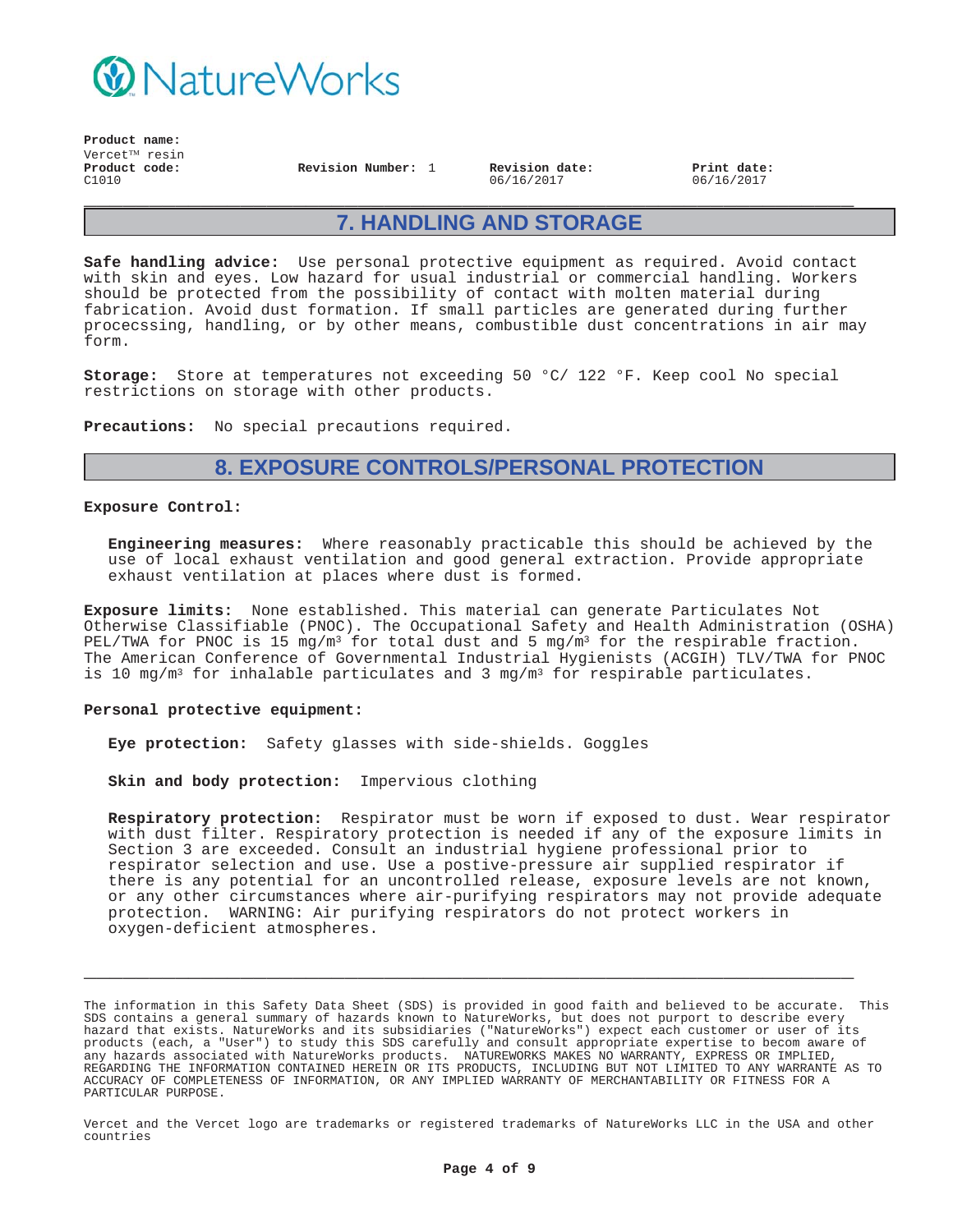

| Product name:              |                    |                              |                           |
|----------------------------|--------------------|------------------------------|---------------------------|
| Vercet <sup>TM</sup> resin |                    |                              |                           |
| Product code:<br>C1010     | Revision Number: 1 | Revision date:<br>06/16/2017 | Print date:<br>06/16/2017 |
|                            |                    |                              |                           |

**Hand protection:** Preventive skin protection.

**Hygiene measures:** Avoid contact with skin, eyes and clothing.

**Special hazard:** Workers should be protected from the possibility of contact with molten material during fabrication.

## **9. PHYSICAL AND CHEMICAL PROPERTIES**

Physical state: Solid Appearance: Clear, translucent, opaque, pellets.<br>
Color: Clear, Translucent, Opaque **Color:** Clear, Translucent, Opaque **Odor:** Sweet<br> **DH:** No in No information available<br>Not determined **Vapor pressure:**<br>Vapor density: Not determined<br>Not determined **Evaporation rate: Partition Coefficient (n-octanol/water)** Not determined **Density:** 1.25 **Decomposition temperature:** 482F (250C) **Boiling point / boiling range:** Not applicable **Melting point / melting range:** 150-180C (302- 356F), Tg (Glass Transition Temperature): 55-60C (131-140F) **Autoignition temperature:** 388C **Freezing point °C** Not determined Flash point: Not determined **Flammability:** No information available **Flammability Limits in Air:** No information available **Water solubility:** Insoluble **Solubility in other solvents:** Not determined **Solubility:** No information available **Other Standards:** None

### **10. STABILITY AND REACTIVITY**

**Reactivity:** None expected under conditions of normal use.

**Chemical stability:** Stable under recommended storage conditions.

**Conditions to avoid:** Temperatures above 446F (230 °C). Avoid keeping resin molten for excessive periods of time at elevated temperatures. Prolonged exposure will cause polymer degradation

**\_\_\_\_\_\_\_\_\_\_\_\_\_\_\_\_\_\_\_\_\_\_\_\_\_\_\_\_\_\_\_\_\_\_\_\_\_\_\_\_\_\_\_\_\_\_\_\_\_\_\_\_\_\_\_\_\_\_\_**

The information in this Safety Data Sheet (SDS) is provided in good faith and believed to be accurate. This SDS contains a general summary of hazards known to NatureWorks, but does not purport to describe every hazard that exists. NatureWorks and its subsidiaries ("NatureWorks") expect each customer or user of its products (each, a "User") to study this SDS carefully and consult appropriate expertise to becom aware of any hazards associated with NatureWorks products. NATUREWORKS MAKES NO WARRANTY, EXPRESS OR IMPLIED, REGARDING THE INFORMATION CONTAINED HEREIN OR ITS PRODUCTS, INCLUDING BUT NOT LIMITED TO ANY WARRANTE AS TO ACCURACY OF COMPLETENESS OF INFORMATION, OR ANY IMPLIED WARRANTY OF MERCHANTABILITY OR FITNESS FOR A PARTICULAR PURPOSE.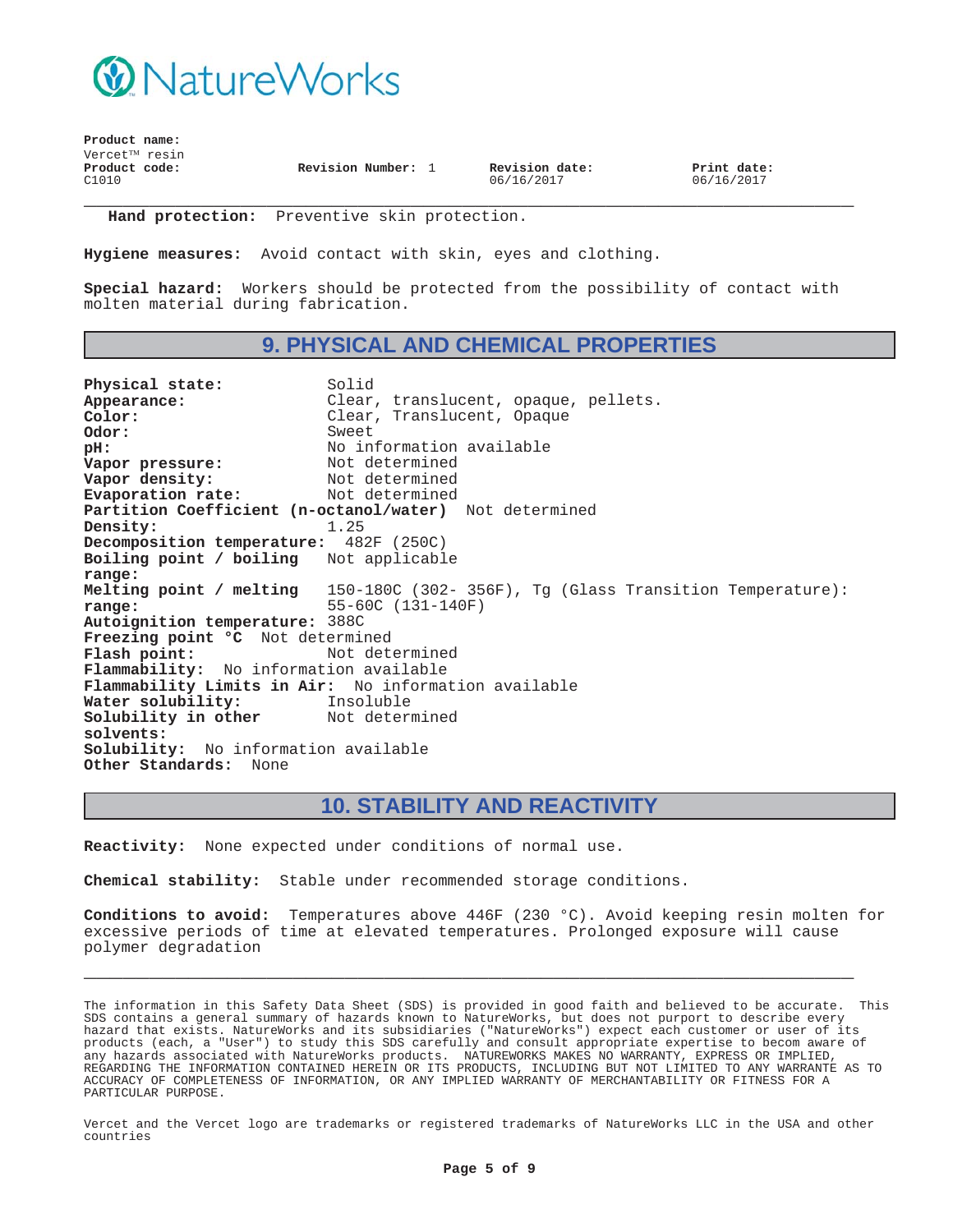

**Product name:** Vercet<sup>™</sup> resin **Product code:** C1010

**Revision Number:** 1 **Revision date:**

06/16/2017

**Print date:** 06/16/2017

**Materials to avoid:** Oxidizing agents, Strong bases

**Hazardous decomposition products:** Burning produces obnoxious and toxic fumes, Aldehydes, Carbon monoxide (CO), carbon dioxide (CO2)

**Possibility of hazardous reactions:** None expected under conditions of normal use

**\_\_\_\_\_\_\_\_\_\_\_\_\_\_\_\_\_\_\_\_\_\_\_\_\_\_\_\_\_\_\_\_\_\_\_\_\_\_\_\_\_\_\_\_\_\_\_\_\_\_\_\_\_\_\_\_\_\_\_**

**Polymerization:** Not applicable

## **11. TOXICOLOGICAL INFORMATION**

**Principle routes of exposure:** Eye contact, Skin contact, Inhalation, Ingestion.

**Acute toxicity:** There were no target organ effects noted following ingestion or dermal exposure in animal studies.

**Local effects:** Product dust may be irritating to eyes, skin and respiratory system Resin particles, like other inert materials, are mechanically irritating to eyes. Ingestion may cause gastrointestinal irritation, nausea, vomiting and diarrhea

**Specific effects:** May cause skin irritation and/or dermatitis, Ingestion may cause gastrointestinal irritation, nausea, vomiting and diarrhea, Inhalation of dust may cause shortness of breath, tightness of the chest, a sore throat and cough, Burning produces irritant fumes.

**Long term toxicity** Did not cause skin allergic reactions in skin sensitization studies using guinea pigs.

**Mutagenic effects:** Not mutagenic in AMES Test

**Reproductive toxicity:** No data is available on the product itself.

**Carcinogenic effects:** This product does not contain any carcinogens or potential carcinogens as listed by OSHA, IARC or NTP

**Target organ effects:** There were no target organ effects noted following ingestion or dermal exposure in animal studies.

**Skin:** LD50/dermal/rabbit > 2000 mg/kg

**Ingestion:** LD50/ oral/ rat > 5000 mg/kg

The information in this Safety Data Sheet (SDS) is provided in good faith and believed to be accurate. This SDS contains a general summary of hazards known to NatureWorks, but does not purport to describe every hazard that exists. NatureWorks and its subsidiaries ("NatureWorks") expect each customer or user of its products (each, a "User") to study this SDS carefully and consult appropriate expertise to becom aware of any hazards associated with NatureWorks products. NATUREWORKS MAKES NO WARRANTY, EXPRESS OR IMPLIED, REGARDING THE INFORMATION CONTAINED HEREIN OR ITS PRODUCTS, INCLUDING BUT NOT LIMITED TO ANY WARRANTE AS TO ACCURACY OF COMPLETENESS OF INFORMATION, OR ANY IMPLIED WARRANTY OF MERCHANTABILITY OR FITNESS FOR A PARTICULAR PURPOSE.

**\_\_\_\_\_\_\_\_\_\_\_\_\_\_\_\_\_\_\_\_\_\_\_\_\_\_\_\_\_\_\_\_\_\_\_\_\_\_\_\_\_\_\_\_\_\_\_\_\_\_\_\_\_\_\_\_\_\_\_**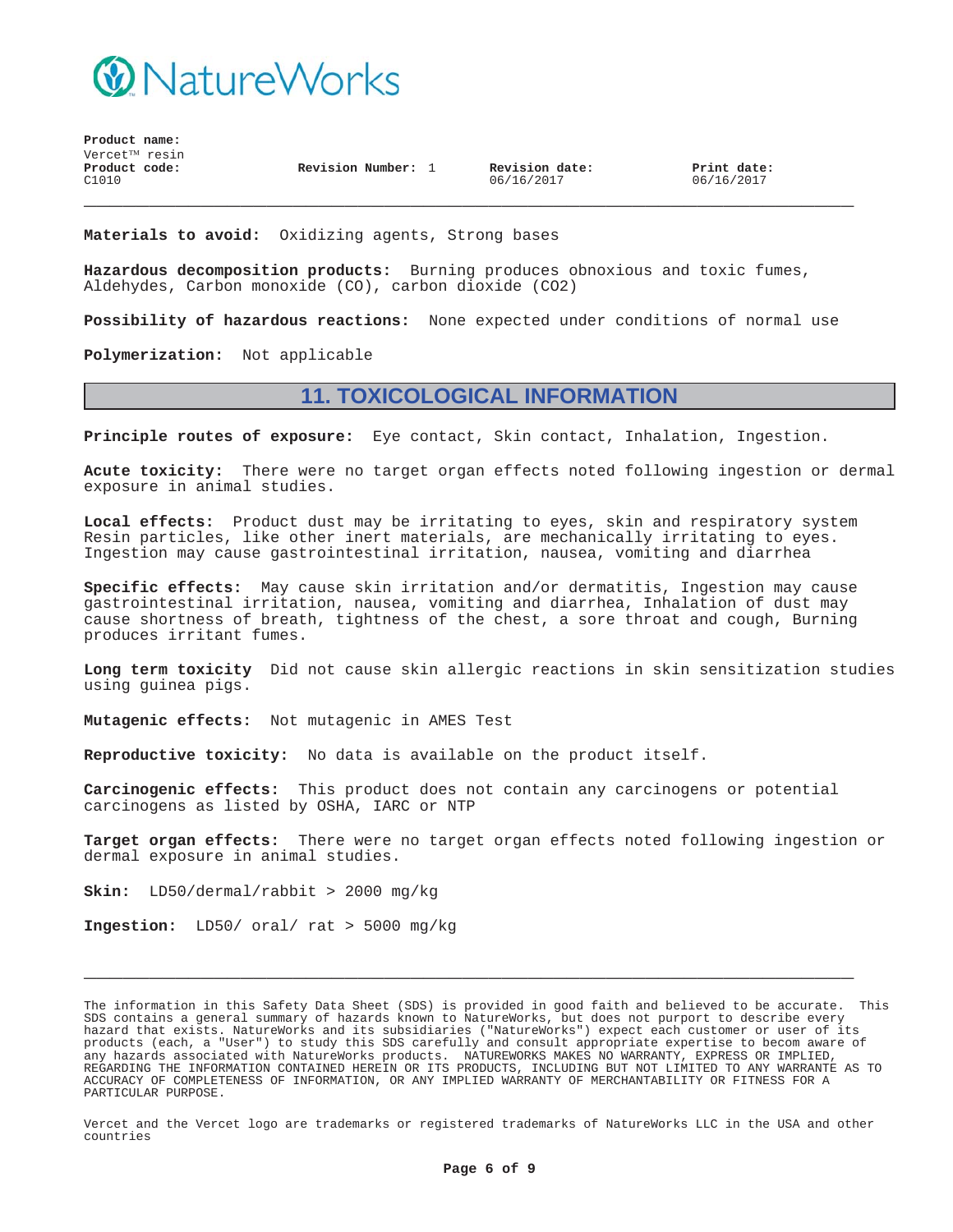

| $V$ ercet $^{TM}$ resin<br>Product code:<br>C1010 | Revision Number: 1 | Revision date:<br>06/16/2017 | Print date:<br>06/16/2017 |
|---------------------------------------------------|--------------------|------------------------------|---------------------------|
|---------------------------------------------------|--------------------|------------------------------|---------------------------|

**Product name:**

**Further information:** No information available

### **12. ECOLOGICAL INFORMATION**

**Ecotoxicity effects:** EC50/72h/algae > 1100 mg/L

**Persistence and degradability:** Inherently biodegradable under industrial composting conditions

**Bioaccumulation:** Not expected to bioconcentrate or bioaccumulate.

**Mobility:** No data available

### **13. DISPOSAL CONSIDERATIONS**

**Waste from residues / unused products:** In accordance with local and national regulations Should not be released into the environment Do not contaminate ponds, waterways or ditches with chemical or used container. Contact manufacturer.

**Contaminated packaging:** Empty remaining contents Do not re-use empty containers. Empty containers should be transported/delivered using a registered waste carrier to local recyclers for disposal.

THE COMPANY HAS NO CONTROL OVER THE MANAGEMENT PRACTICES OR MANUFACTURING PROCESSES OF PARTIES HANDLING OR USING THIS MATERIAL. THE INFORMATION PRESENTED HERE PERTAINS ONLY TO THE PRODUCT AS SHIPPED IN ITS INTENDED CONDITION

## **14. TRANSPORT INFORMATION**

**U.S. Department of Transportation (DOT): Proper shipping name:** None **Hazard class:** Not regulated **UN-No:** None **Packing group:** None **Hazardous substances (RQ):** None

**IMDG:**

**Proper shipping name:** None **Hazard class:** Not regulated

The information in this Safety Data Sheet (SDS) is provided in good faith and believed to be accurate. This SDS contains a general summary of hazards known to NatureWorks, but does not purport to describe every hazard that exists. NatureWorks and its subsidiaries ("NatureWorks") expect each customer or user of its products (each, a "User") to study this SDS carefully and consult appropriate expertise to becom aware of any hazards associated with NatureWorks products. NATUREWORKS MAKES NO WARRANTY, EXPRESS OR IMPLIED, REGARDING THE INFORMATION CONTAINED HEREIN OR ITS PRODUCTS, INCLUDING BUT NOT LIMITED TO ANY WARRANTE AS TO ACCURACY OF COMPLETENESS OF INFORMATION, OR ANY IMPLIED WARRANTY OF MERCHANTABILITY OR FITNESS FOR A PARTICULAR PURPOSE.

**\_\_\_\_\_\_\_\_\_\_\_\_\_\_\_\_\_\_\_\_\_\_\_\_\_\_\_\_\_\_\_\_\_\_\_\_\_\_\_\_\_\_\_\_\_\_\_\_\_\_\_\_\_\_\_\_\_\_\_**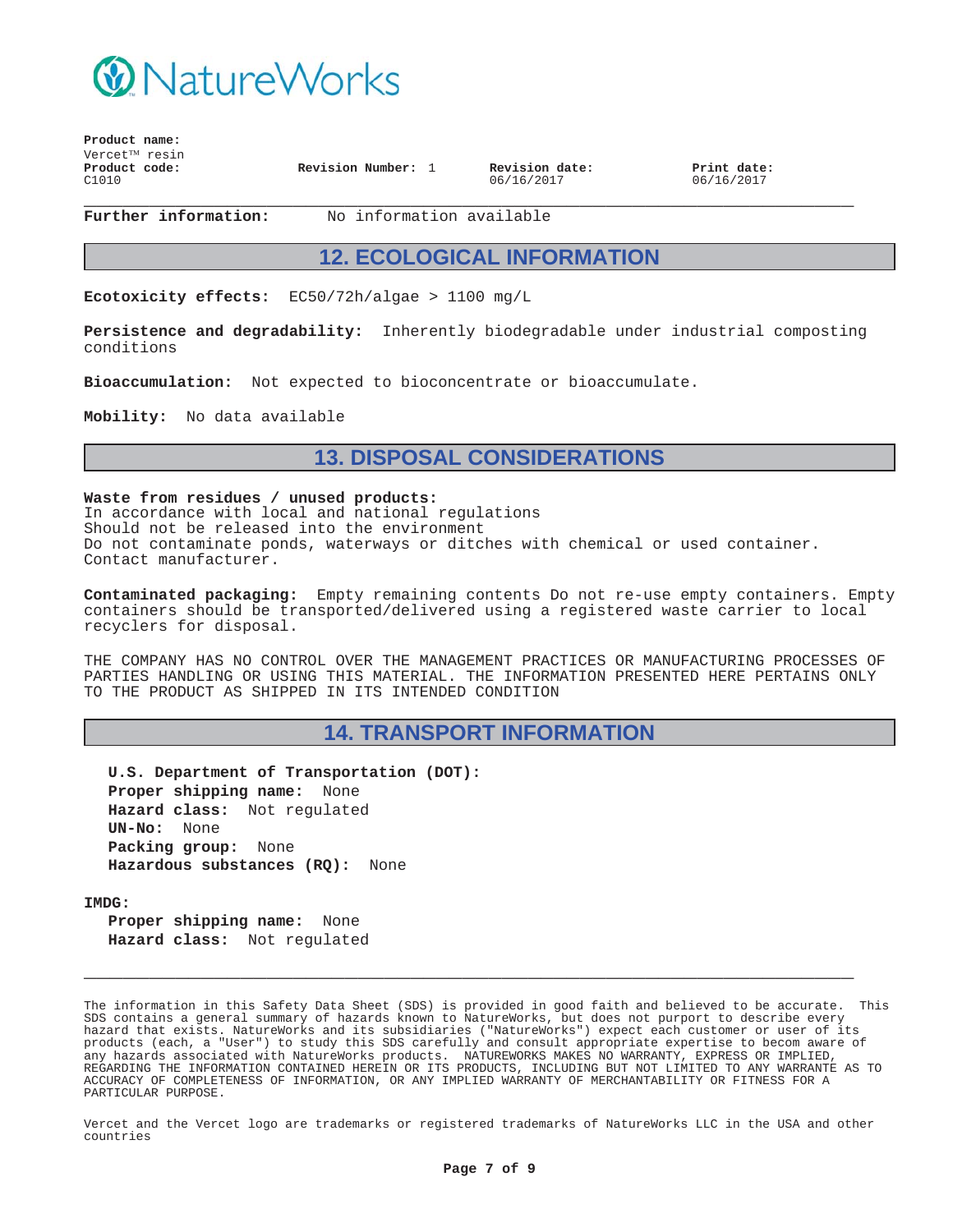

**Product name:** Vercet<sup>™</sup> resin **Product code:** C1010

**Revision Number:** 1 **Revision date:**

06/16/2017

**Print date:** 06/16/2017

**\_\_\_\_\_\_\_\_\_\_\_\_\_\_\_\_\_\_\_\_\_\_\_\_\_\_\_\_\_\_\_\_\_\_\_\_\_\_\_\_\_\_\_\_\_\_\_\_\_\_\_\_\_\_\_\_\_\_\_ UN/Id No.:** None **Packing group:** None

**ICAO/IATA:**

**Proper shipping name:** None **Hazard Class:** Not regulated **Packing group:** None

# **15. REGULATORY INFORMATION**

(not meant to be all inclusive - selective regulations represented)

Regulatory requirements are subject to change and may differ between locations. It is the User's responsibility to ensure that all activities comply with all federal, state or provincial and locals laws and regulations. The following specific information is made for the purpose of complying with numerous national, federal, state or provincial, and local laws and regulations. See other sections for health and safety information.

### **U.S. REGULATIONS**

Sara 313 title III: Not Listed

**TSCA Inventory List:** Listed

#### **STATE REGULATIONS**

California Proposition 65: Not Listed

#### **INTERNATIONAL INVENTORIES**

**Canada DSL Inventory List :** Listed **REACH/EU EINECS List :** Components are in compliance with and/or are listed. **Japanese inventory (ENCS):**Listed **Australia (AICS):** Listed **Korean chemical inventory:** Listed **Phillipines (PICCS) inventory:** Contact NatureWorks for additional information. **China inventory of existing chemical substances list :** Listed

## **16. OTHER INFORMATION INCLUDING INFORMATION ON PREPARATION AND REVISION OF THE SDS**

**\_\_\_\_\_\_\_\_\_\_\_\_\_\_\_\_\_\_\_\_\_\_\_\_\_\_\_\_\_\_\_\_\_\_\_\_\_\_\_\_\_\_\_\_\_\_\_\_\_\_\_\_\_\_\_\_\_\_\_**

The information in this Safety Data Sheet (SDS) is provided in good faith and believed to be accurate. This SDS contains a general summary of hazards known to NatureWorks, but does not purport to describe every hazard that exists. NatureWorks and its subsidiaries ("NatureWorks") expect each customer or user of its products (each, a "User") to study this SDS carefully and consult appropriate expertise to becom aware of any hazards associated with NatureWorks products. NATUREWORKS MAKES NO WARRANTY, EXPRESS OR IMPLIED, REGARDING THE INFORMATION CONTAINED HEREIN OR ITS PRODUCTS, INCLUDING BUT NOT LIMITED TO ANY WARRANTE AS TO ACCURACY OF COMPLETENESS OF INFORMATION, OR ANY IMPLIED WARRANTY OF MERCHANTABILITY OR FITNESS FOR A PARTICULAR PURPOSE.